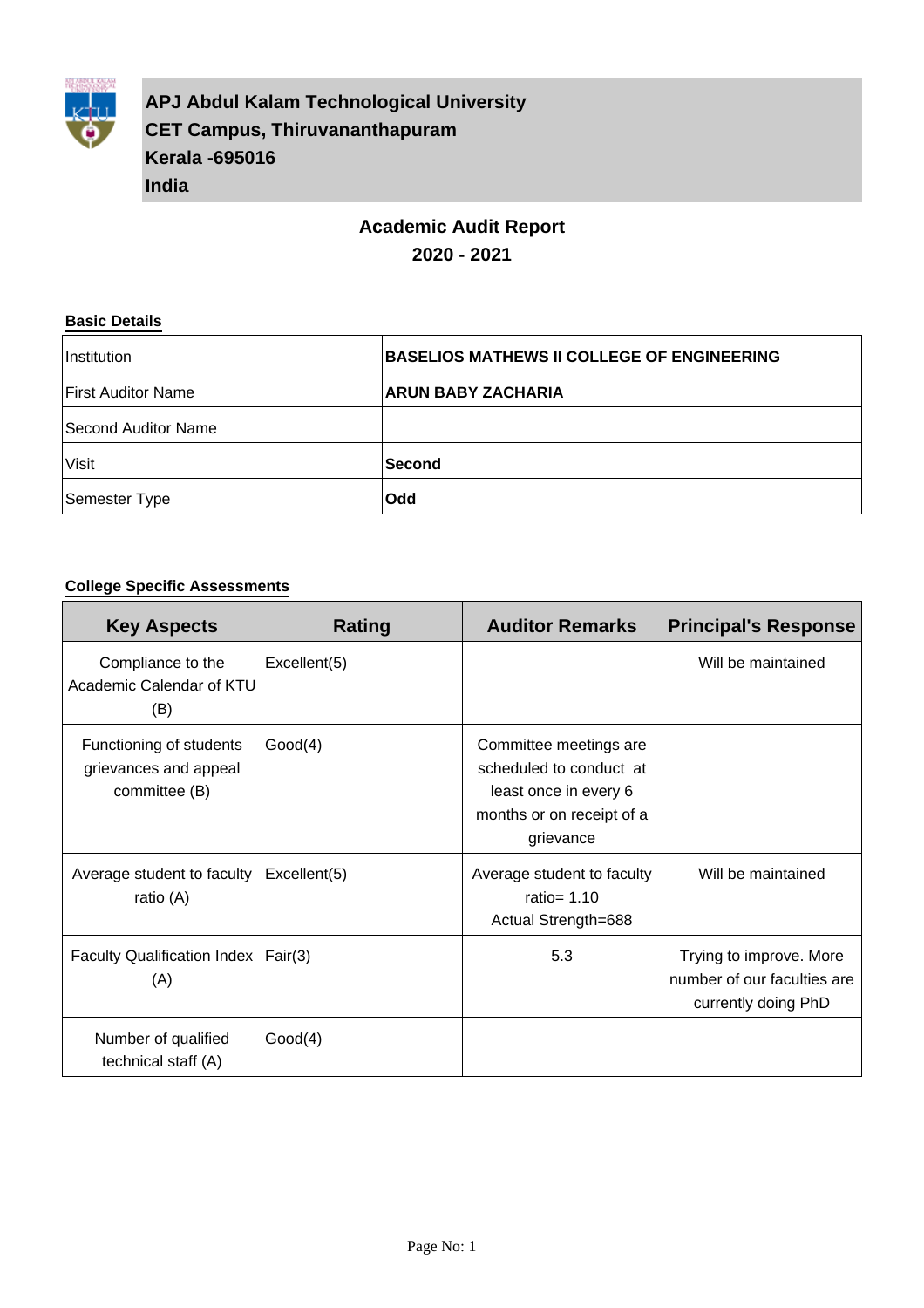| Facility of central library<br>with respect to volume, title<br>of books, online print<br>journals (A) | Excellent(5) | Will be maintained |
|--------------------------------------------------------------------------------------------------------|--------------|--------------------|
| Functioning of IQAC and<br>Progress of IQAC report<br>uploading (A)                                    | Good(4)      | Noted              |

### **Student Interaction**

| <b>Key Aspects</b>                                                                   | <b>Rating</b>    | <b>Auditor Remarks</b>                                                                                                                    | <b>Principal's Response</b>                                                                                 |
|--------------------------------------------------------------------------------------|------------------|-------------------------------------------------------------------------------------------------------------------------------------------|-------------------------------------------------------------------------------------------------------------|
| Syllabus coverage (B)                                                                | Good(4)          | Used both Online mode<br>and contact sessions                                                                                             | Contact sessions started as<br>per direction from<br>university, online sessions<br>were provided till then |
| Effectiveness of<br>teaching/learning process                                        | Good(4)          |                                                                                                                                           |                                                                                                             |
| Conduct of Labs (B)                                                                  | Good(4)          |                                                                                                                                           |                                                                                                             |
| Continuous assessment (B)                                                            | $\text{Good}(4)$ |                                                                                                                                           |                                                                                                             |
| Interaction/discussion/doub<br>t clearing etc (A)                                    | Good(4)          |                                                                                                                                           |                                                                                                             |
| Net connectivity issue                                                               | Not Relevant     | In case of the situation<br>were students go offline,<br>Extra sessions or recorded<br>class were provided<br>through respective teacher. | Offline videos and materials<br>were provided to rectify<br>network issue                                   |
| Extra fees/fine imposed on<br>students (B)                                           | Not Relevant     | No extra fees/fine<br>imposed. Always conditions<br>were made favourable to<br>students                                                   | No extra fees/fine were<br>collected                                                                        |
| Approach of the<br>management/institution in<br>addressing student<br>grievances (B) | Good(4)          |                                                                                                                                           |                                                                                                             |
| Availability of Faculty for all Excellent(5)<br>subjects (A)                         |                  |                                                                                                                                           | Noted                                                                                                       |
| Any other remarks (C)                                                                | Good(4)          |                                                                                                                                           |                                                                                                             |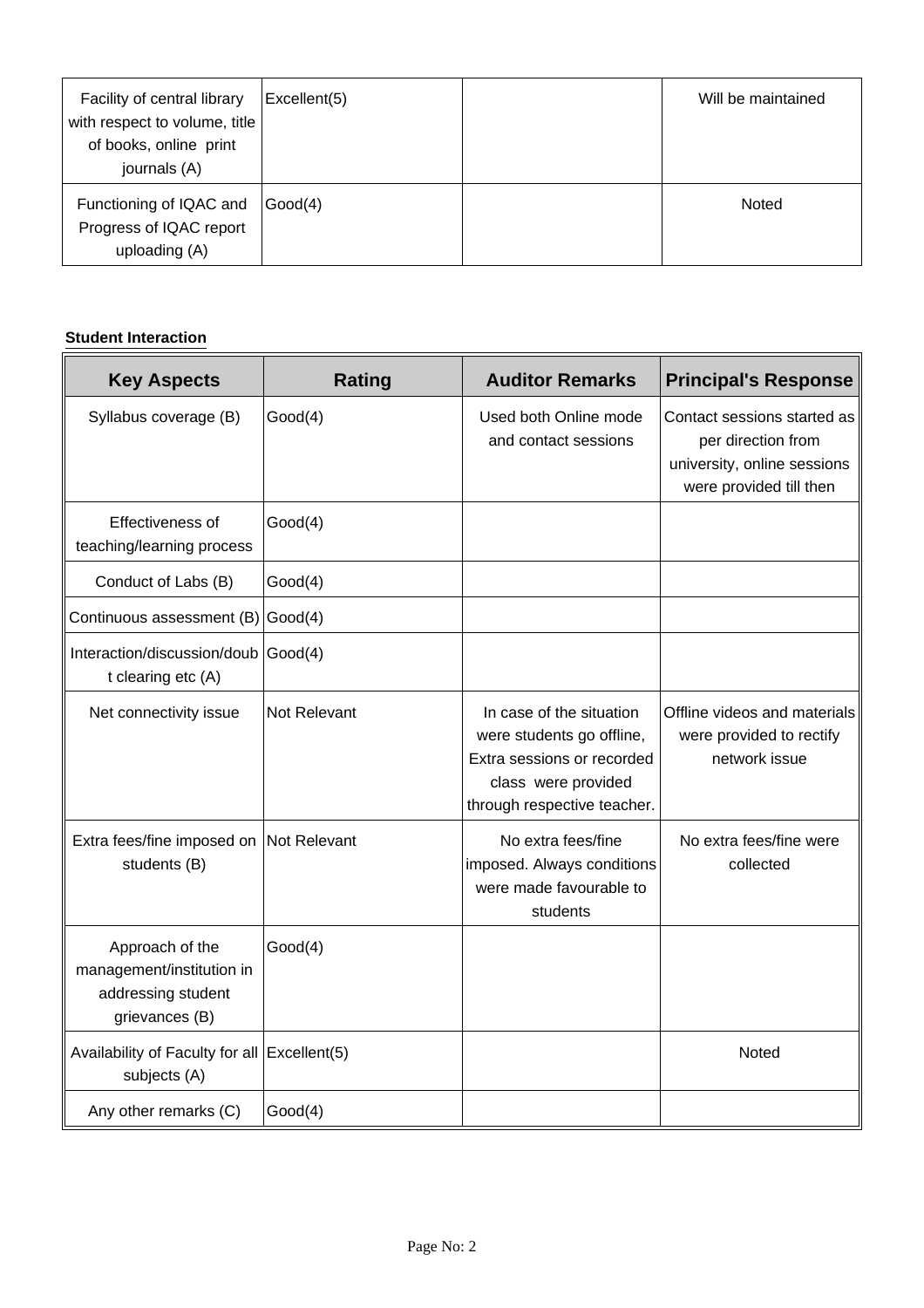### **B.Tech**

| <b>No of B.Tech Students</b> | 464 |
|------------------------------|-----|
|                              |     |

### **APPLIED ELECTRONICS & INSTRUMENTATION ENGINEERING-(Full Time)**

| <b>Key Aspects</b>                                                     | <b>Rating</b> | <b>Auditor Remarks</b>                                                                           | <b>Principal's Response</b>                                                                                                                               |
|------------------------------------------------------------------------|---------------|--------------------------------------------------------------------------------------------------|-----------------------------------------------------------------------------------------------------------------------------------------------------------|
| Class/course committee<br>meetings and action taken<br>report (B)      | Excellent(5)  | Conducted as per<br>Academic Calendar                                                            |                                                                                                                                                           |
| Advisory meetings and<br>action taken report (B)                       | Good(4)       | <b>Updation needed</b>                                                                           | Advisory committee<br>meetings conducted<br>periodically. Departments<br>were informed to complete<br>the records of all meetings<br>conducted till date. |
| Result analysis of previous<br>odd semester (A)                        | Fair(3)       |                                                                                                  | Trying to improve. Provided<br>more attention to slow<br>learners. Ensured the<br>availability of study<br>materials to all students                      |
| Syllabus coverage as per<br>course plan (A)                            | Good(4)       | Syllabus covered in time as<br>planned                                                           |                                                                                                                                                           |
| Platform used for<br>LMS/Course materials and<br>lectures uploaded (A) | Good(4)       | Google classroom, google<br>meet                                                                 | For all online sessions,<br>materials are provided<br>through google classroom                                                                            |
| Conduct of minor/honours<br>classes (A)                                | Excellent(5)  | Maintained the records of<br>students who are taking<br>minor                                    | Noted                                                                                                                                                     |
| NPTEL/SWAYAM course<br>materials recommended for<br>reading (B)        | Good(4)       | Recommended                                                                                      |                                                                                                                                                           |
| Conduct of Internal<br>assessments for theory and<br>lab classes (A)   | Good(4)       | Online mode assessment<br>for theory. Offline<br>assessment given to third<br>semester students. |                                                                                                                                                           |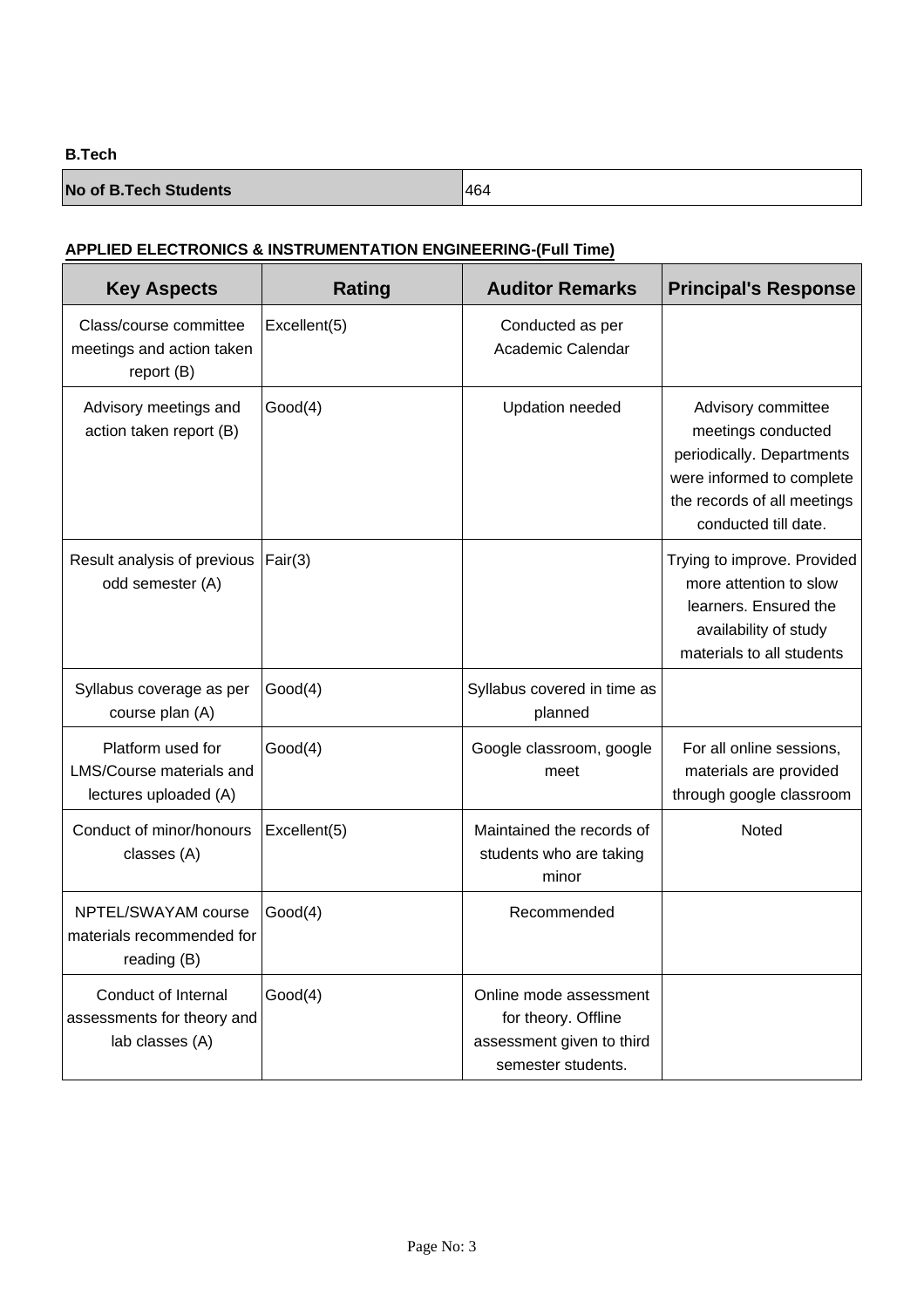| The mechanisms for taking $ Good(4) $<br>feedback as to whether the<br>online classes are effective<br>(B) |              | By googleform                                                            |                    |
|------------------------------------------------------------------------------------------------------------|--------------|--------------------------------------------------------------------------|--------------------|
| Conduct of series tests (A)                                                                                | Excellent(5) | Online mode                                                              | Records maintained |
| Maintenance of course<br>diary (A)                                                                         | Excellent(5) | Maintained properly                                                      |                    |
| <b>Register showing Activity</b><br>points (B)                                                             | Good(4)      | Kept properly                                                            |                    |
| Conduct of laboratory<br>classes with relevant<br>details(A)                                               | Excellent(5) | Conducted online. Filed<br>documents of all sessions                     | Noted              |
| Online Faculty evaluation<br>amp remarks of the HoD<br>(A)                                                 | Good(4)      | Completed the evaluation<br>procedure with the<br>assistance of Advisors |                    |

# **CIVIL ENGINEERING-(Full Time)**

| <b>Key Aspects</b>                                                     | <b>Rating</b> | <b>Auditor Remarks</b>                                              | <b>Principal's Response</b>                                                                                                          |
|------------------------------------------------------------------------|---------------|---------------------------------------------------------------------|--------------------------------------------------------------------------------------------------------------------------------------|
| Class/course committee<br>meetings and action taken<br>report $(B)$    | Good(4)       |                                                                     |                                                                                                                                      |
| Advisory meetings and<br>action taken report (B)                       | Good(4)       | Conducted meetings,<br>needed to update file                        |                                                                                                                                      |
| Result analysis of previous<br>odd semester (A)                        | Fair(3)       |                                                                     | Trying to improve. Provided<br>more attention to slow<br>learners. Ensured the<br>availability of study<br>materials to all students |
| Syllabus coverage as per<br>course plan (A)                            | Excellent(5)  | Covered as per course plan                                          | Will be maintained                                                                                                                   |
| Platform used for<br>LMS/Course materials and<br>lectures uploaded (A) | Good(4)       | Google Classroom. All<br>materials uploaded in<br>google class room |                                                                                                                                      |
| Conduct of minor/honours<br>classes (A)                                | Excellent(5)  | Minor classes conducted                                             |                                                                                                                                      |
| NPTEL/SWAYAM course<br>materials recommended for<br>reading (B)        | Good(4)       | Students registered                                                 | Recommended NPTEL<br>topics to students                                                                                              |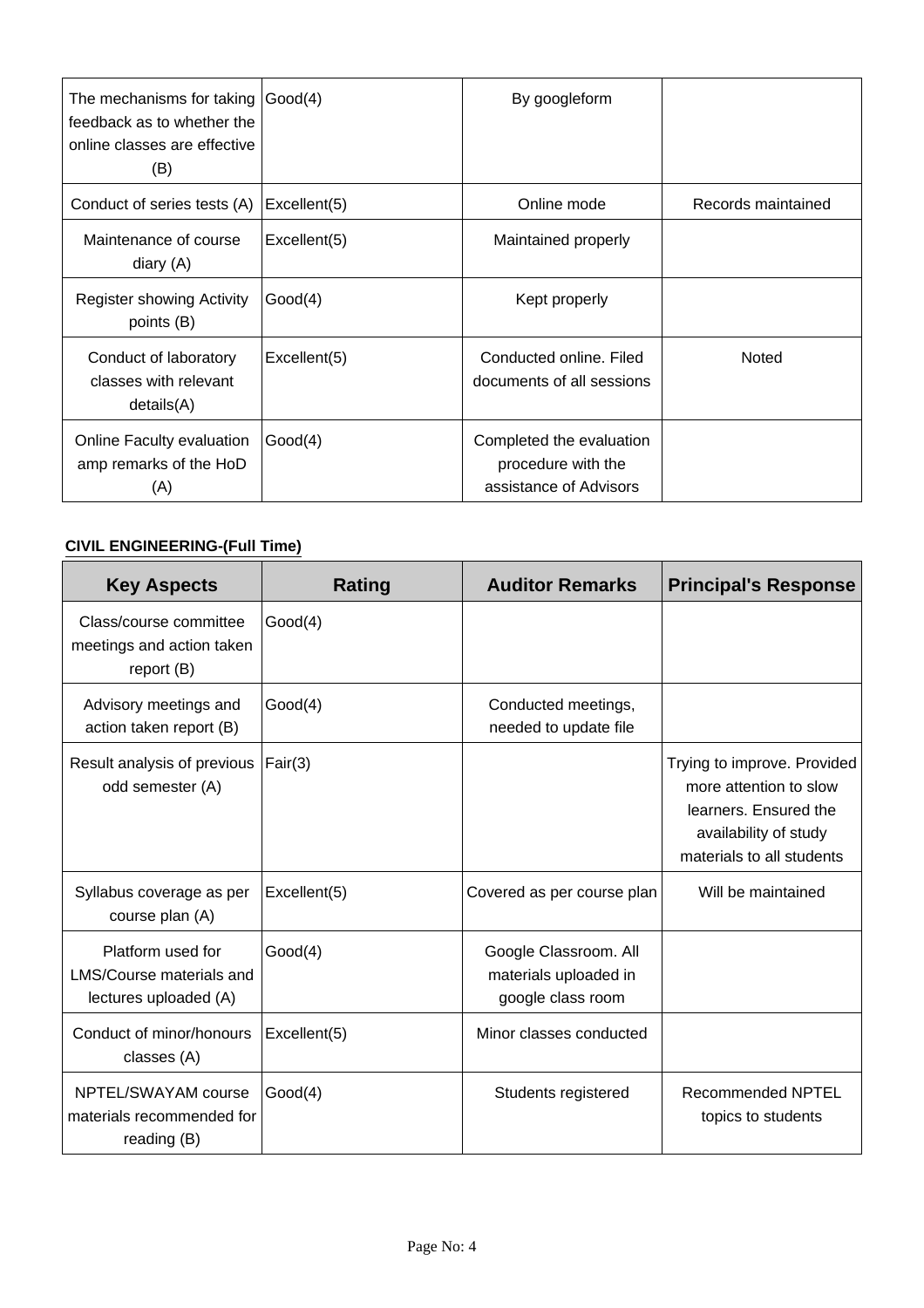| Conduct of Internal<br>assessments for theory and<br>lab classes (A)                           | Good(4)      | <b>Conducted Internal</b><br>Assessment for theory -<br>online and lab assessment<br>conducted offline. |                                                                 |
|------------------------------------------------------------------------------------------------|--------------|---------------------------------------------------------------------------------------------------------|-----------------------------------------------------------------|
| The mechanisms for taking<br>feedback as to whether the<br>online classes are effective<br>(B) | Good(4)      | Feedback taken online                                                                                   |                                                                 |
| Conduct of series tests (A)                                                                    | Excellent(5) | Online mode                                                                                             | Records maintained                                              |
| Maintenance of course<br>diary (A)                                                             | Good(4)      | Available                                                                                               | Records maintained                                              |
| <b>Register showing Activity</b><br>points (B)                                                 | Good(4)      | Need to update                                                                                          | Advisors were informed to<br>complete all relevant<br>documents |
| Conduct of laboratory<br>classes with relevant<br>details(A)                                   | Excellent(5) | Completed                                                                                               | Noted                                                           |
| Online Faculty evaluation<br>amp remarks of the HoD<br>(A)                                     | Good(4)      |                                                                                                         |                                                                 |

# **ELECTRONICS & COMMUNICATION ENGG-(Full Time)**

| <b>Key Aspects</b>                                                     | Rating       | <b>Auditor Remarks</b>                             | <b>Principal's Response</b>                                                                                          |
|------------------------------------------------------------------------|--------------|----------------------------------------------------|----------------------------------------------------------------------------------------------------------------------|
| Class/course committee<br>meetings and action taken<br>report $(B)$    | Excellent(5) | Conducted as per the<br>Academic calendar          | Committee meetings were<br>conducted as per the<br>academic calendar and<br>recorded the minutes and<br>action taken |
| Advisory meetings and<br>action taken report (B)                       | Excellent(5) | Meeting conducted and<br>reported the action taken | Recorded the minutes and<br>action taken                                                                             |
| Result analysis of previous<br>odd semester (A)                        | Good(4)      |                                                    | Provided more attention to<br>slow learners. Ensured the<br>availability of study<br>materials to all students       |
| Syllabus coverage as per<br>course plan (A)                            | Good(4)      |                                                    | Covered the potions as<br>scheduled.                                                                                 |
| Platform used for<br>LMS/Course materials and<br>lectures uploaded (A) | Good(4)      | Uploaded the materials in<br>Google Class room     | Google classroom,<br>google meet                                                                                     |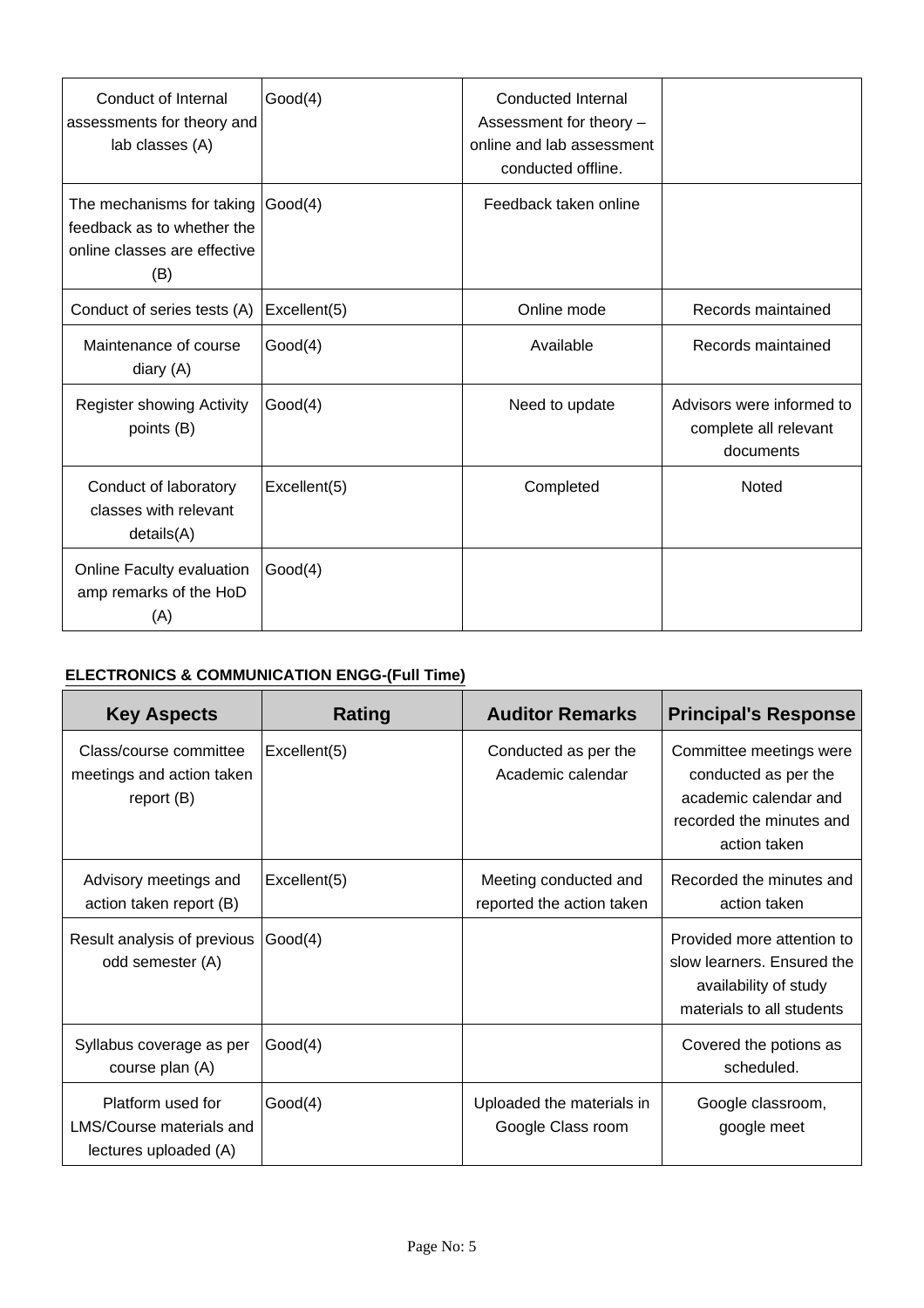| Conduct of minor/honours<br>classes (A)                                                        | Good(4)      |                                                |                                                   |
|------------------------------------------------------------------------------------------------|--------------|------------------------------------------------|---------------------------------------------------|
| NPTEL/SWAYAM course<br>materials recommended for<br>reading (B)                                | Good(4)      | Recommended                                    | Noted                                             |
| Conduct of Internal<br>assessments for theory and<br>lab classes (A)                           | Good(4)      | Systematic. Documents<br>filed                 | Conducted as scheduled.<br>records maintained     |
| The mechanisms for taking<br>feedback as to whether the<br>online classes are effective<br>(B) | Good(4)      | Online feedback taken<br>through google forms  |                                                   |
| Conduct of series tests (A)                                                                    | Good(4)      | As directed by KTU                             |                                                   |
| Maintenance of course<br>diary (A)                                                             | Excellent(5) | Well kept                                      | Up-to-date                                        |
| <b>Register showing Activity</b><br>points (B)                                                 | Good(4)      | Complete                                       | Up-to-date                                        |
| Conduct of laboratory<br>classes with relevant<br>details(A)                                   | Good(4)      | Conducted and maintained<br>relevant documents | Covered all experiments<br>and records maintained |
| Online Faculty evaluation<br>amp remarks of the HoD<br>(A)                                     | Good(4)      | Kept in file                                   |                                                   |

## **COMPUTER SCIENCE & ENGINEERING-(Full Time)**

| <b>Key Aspects</b>                                                | <b>Rating</b> | <b>Auditor Remarks</b>         | <b>Principal's Response</b>                                                                                                          |
|-------------------------------------------------------------------|---------------|--------------------------------|--------------------------------------------------------------------------------------------------------------------------------------|
| Class/course committee<br>meetings and action taken<br>report (B) | Excellent(5)  | Conducted and minutes<br>filed | Minutes and action taken<br>were recorded                                                                                            |
| Advisory meetings and<br>action taken report (B)                  | Good(4)       | Active                         | Meetings are conducted<br>periodically, the committee<br>remains active                                                              |
| Result analysis of previous<br>odd semester (A)                   | Fair(3)       |                                | Trying to improve. Provided<br>more attention to slow<br>learners. Ensured the<br>availability of study<br>materials to all students |
| Syllabus coverage as per<br>course plan (A)                       | Good(4)       | Up-to-date                     | As per KTU schedule                                                                                                                  |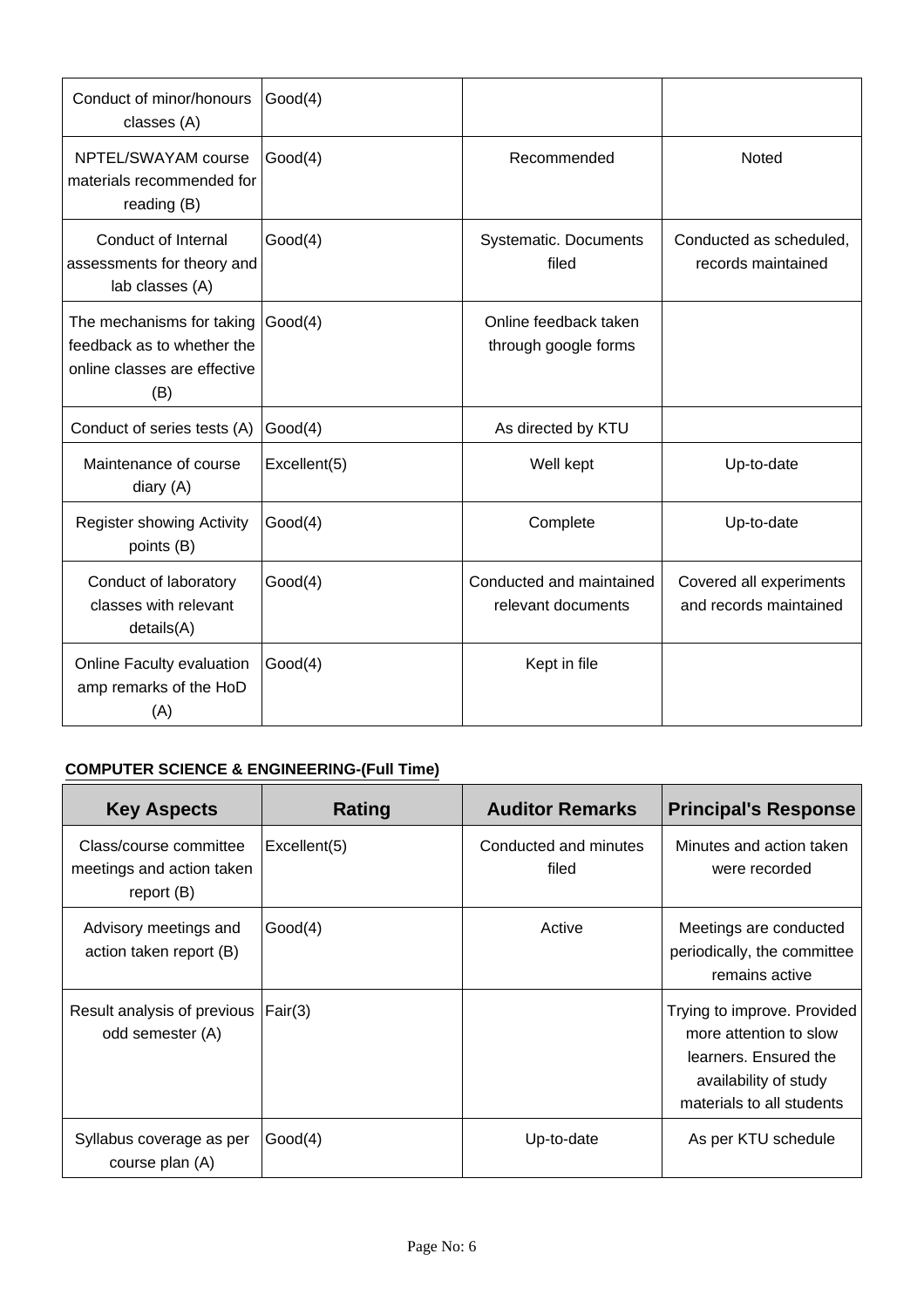| Platform used for<br><b>LMS/Course materials and</b><br>lectures uploaded (A)                  | Good(4)      | Google classroom                                                 | Used Google classroom,<br>google meet                                                   |
|------------------------------------------------------------------------------------------------|--------------|------------------------------------------------------------------|-----------------------------------------------------------------------------------------|
| Conduct of minor/honours<br>classes (A)                                                        | Good(4)      |                                                                  |                                                                                         |
| NPTEL/SWAYAM course<br>materials recommended for<br>reading (B)                                | Good(4)      | Students registered                                              | Recommended                                                                             |
| Conduct of Internal<br>assessments for theory and<br>lab classes (A)                           | Excellent(5) | Online mode                                                      |                                                                                         |
| The mechanisms for taking<br>feedback as to whether the<br>online classes are effective<br>(B) | Good(4)      | mode                                                             | One feedback taken, Online   Conducted Online feedback<br>method through google<br>form |
| Conduct of series tests (A)                                                                    | Excellent(5) | Conducted online                                                 | As scheduled                                                                            |
| Maintenance of course<br>diary (A)                                                             | Excellent(5) |                                                                  | Systematic                                                                              |
| <b>Register showing Activity</b><br>points (B)                                                 | Good(4)      |                                                                  | Complete                                                                                |
| Conduct of laboratory<br>classes with relevant<br>details(A)                                   | Excellent(5) | Conducted. Advised to<br>maintain a portion<br>completion status |                                                                                         |
| Online Faculty evaluation<br>amp remarks of the HoD<br>(A)                                     | Good(4)      | Online                                                           |                                                                                         |

### **MECHANICAL ENGINEERING-(Full Time)**

| <b>Key Aspects</b>                                                  | Rating       | <b>Auditor Remarks</b>                      | <b>Principal's Response</b>                                                 |
|---------------------------------------------------------------------|--------------|---------------------------------------------|-----------------------------------------------------------------------------|
| Class/course committee<br>meetings and action taken<br>report $(B)$ | Excellent(5) | Conducted                                   |                                                                             |
| Advisory meetings and<br>action taken report (B)                    | Good(4)      | Conducted, Some of the<br>reports not filed | Informed to complete the<br>records of all meetings<br>conducted till date. |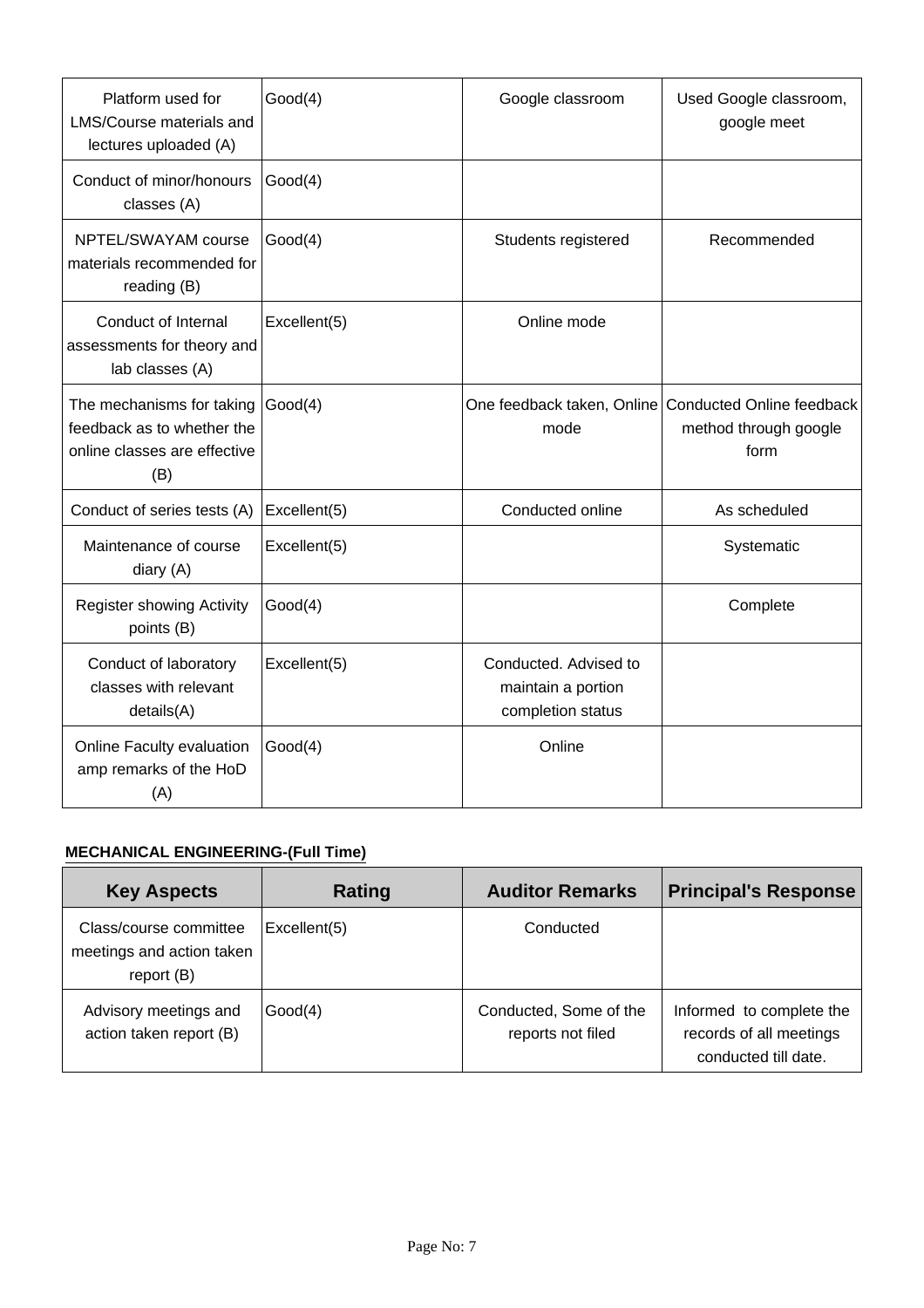| Result analysis of previous<br>odd semester (A)                                                | Fair(3)      |                                                                                                                     | Trying to improve. Provided<br>more attention to slow<br>learners. Ensured the<br>availability of study<br>materials to all students |
|------------------------------------------------------------------------------------------------|--------------|---------------------------------------------------------------------------------------------------------------------|--------------------------------------------------------------------------------------------------------------------------------------|
| Syllabus coverage as per<br>course plan (A)                                                    | Excellent(5) | Classes were conducted as<br>planned                                                                                |                                                                                                                                      |
| Platform used for<br>LMS/Course materials and<br>lectures uploaded (A)                         | Good(4)      | Google class room,<br>recorded and live video<br>classes were given.                                                | Course materials and<br>lectures uploaded through<br>google classroom and<br>google meet                                             |
| Conduct of minor/honours<br>classes (A)                                                        | Good(4)      | Classes were handled<br>offline. Maintained relevant<br>records                                                     |                                                                                                                                      |
| NPTEL/SWAYAM course<br>materials recommended for<br>reading (B)                                | Good(4)      | Recommended                                                                                                         |                                                                                                                                      |
| Conduct of Internal<br>assessments for theory and<br>lab classes (A)                           | Excellent(5) | Internal assessment for<br>theory conducted online.<br>For lab both Online and<br>offline sessions were<br>provided |                                                                                                                                      |
| The mechanisms for taking<br>feedback as to whether the<br>online classes are effective<br>(B) | Excellent(5) | Online                                                                                                              |                                                                                                                                      |
| Conduct of series tests (A)                                                                    | Excellent(5) | Online                                                                                                              |                                                                                                                                      |
| Maintenance of course<br>diary (A)                                                             | Good(4)      |                                                                                                                     |                                                                                                                                      |
| <b>Register showing Activity</b><br>points (B)                                                 | Good(4)      | Need to complete                                                                                                    |                                                                                                                                      |
| Conduct of laboratory<br>classes with relevant<br>details(A)                                   | Excellent(5) | Online mode. Records<br>maintained                                                                                  | Noted                                                                                                                                |
| Online Faculty evaluation<br>amp remarks of the HoD<br>(A)                                     | Good(4)      |                                                                                                                     |                                                                                                                                      |

## **ELECTRICAL AND ELECTRONICS ENGINEERING-(Full Time)**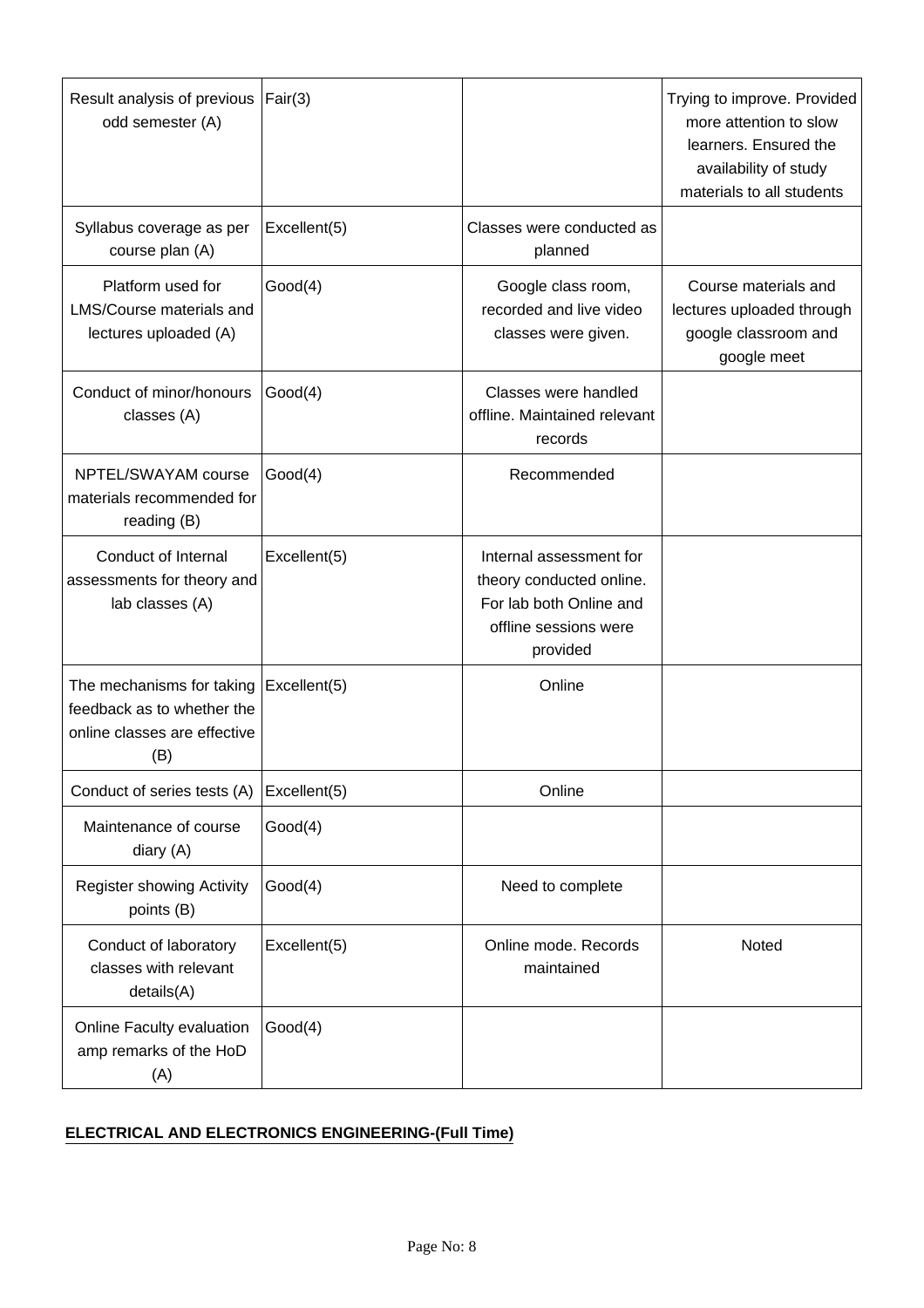| <b>Key Aspects</b>                                                                             | <b>Rating</b> | <b>Auditor Remarks</b>                                                                                                   | <b>Principal's Response</b>                                                                                                          |
|------------------------------------------------------------------------------------------------|---------------|--------------------------------------------------------------------------------------------------------------------------|--------------------------------------------------------------------------------------------------------------------------------------|
| Class/course committee<br>meetings and action taken<br>report (B)                              | Excellent(5)  | Conducted as per the<br>academic calendar                                                                                |                                                                                                                                      |
| Advisory meetings and<br>action taken report (B)                                               | Good(4)       | Conducted meetings. Filed<br>Action taken reports                                                                        |                                                                                                                                      |
| Result analysis of previous<br>odd semester (A)                                                | Fair(3)       | Filed                                                                                                                    | Trying to improve. Provided<br>more attention to slow<br>learners. Ensured the<br>availability of study<br>materials to all students |
| Syllabus coverage as per<br>course plan (A)                                                    | Excellent(5)  | Covered as per the course<br>plan                                                                                        | As per KTU schedule                                                                                                                  |
| Platform used for<br>LMS/Course materials and<br>lectures uploaded (A)                         | Good(4)       | Google class room,<br>Uploaded notes in google<br>classroom, formed<br>Wattsapp group for each<br>semester as a followup |                                                                                                                                      |
| Conduct of minor/honours<br>classes (A)                                                        | Good(4)       |                                                                                                                          |                                                                                                                                      |
| NPTEL/SWAYAM course<br>materials recommended for<br>reading (B)                                | Good(4)       | Recommended                                                                                                              |                                                                                                                                      |
| <b>Conduct of Internal</b><br>assessments for theory and<br>lab classes (A)                    | Excellent(5)  | Online mode, Provided<br>offline exam for 2019<br>scheme students                                                        | Records maintained                                                                                                                   |
| The mechanisms for taking<br>feedback as to whether the<br>online classes are effective<br>(B) | Good(4)       | Feedback is taken with<br>Google form                                                                                    | <b>Conducted Online feedback</b><br>method through google<br>form                                                                    |
| Conduct of series tests (A)                                                                    | Excellent(5)  | Online mode. Question<br>papers and copy of answer<br>sheets filed                                                       | Records maintained                                                                                                                   |
| Maintenance of course<br>diary (A)                                                             | Excellent(5)  | Up-to-date                                                                                                               | Noted                                                                                                                                |
| <b>Register showing Activity</b><br>points (B)                                                 | Good(4)       | Complete                                                                                                                 |                                                                                                                                      |